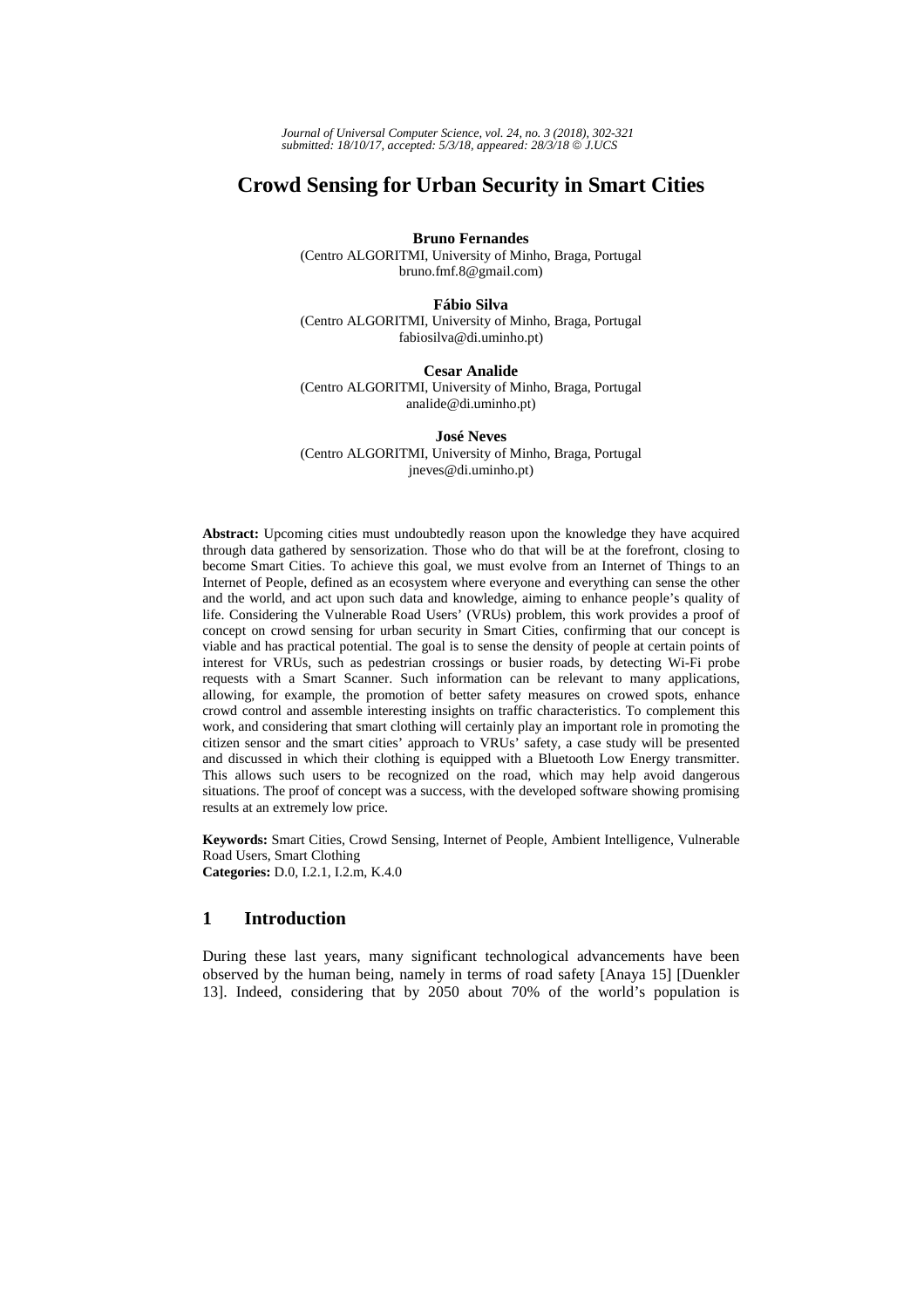expected to live in cities [UN 14], there is a move to revolutionize one's thinking about big metropolises. There are many areas underlying such domain, being health care, crime prevention and road safety some of the most notable. Hence, the way to address Smart Cities will focus on a multitude of aspects and will demand huge efforts. On the one hand, there is no definitive definition for such term, but a broad range of similar perspectives and respective backgrounds. In our vision, a Smart City must have the *ability to reason upon the knowledge acquired through data gathered by sensorization, with focus on improving the quality of life at urban centres, considering sustainability and safety principles*. Here, sustainability is to be understood under social, economic and ecological grounds [Fernandes 17a]. Side by side with Smart Cities stands the Internet of Things (IoT). In fact, objects such as clothing, food packing or shoes will be endowed with some level of internetaddressable features, offering context awareness and communication capabilities. On the other hand, as the name implies, IoT focuses on the thing. Now is the time to complete the puzzle with a missing piece, the human being. In essence, the merging of people with the IoT would enable the creation of the Internet of People (IoP), which consists of a dynamic global network, an ecosystem, where things and people communicate and understand each other; where everyone and everything can sense the other and the world, and act on such knowledge and information, aiming to improve people's quality of life. In order to bring people to the IoP and make them an active, reactive and proactive element, it is necessary to promote the citizen sensor, which consists in providing people with sensing capacities [Fernandes 17b]. In addition, significant importance should also be given to Ambient Intelligence (AmI) for the promotion of Smart Cities. AmI consists of sensors and actuators incorporated into an environment, which then becomes sensitive and responsive to the presence and needs of a human being in a non-intrusive way [Silva 13]. In fact, a Smart City should invoke large scale AmI by creating several distinct sensorization levels in cities, as shown in Figure 1. At a first level, one can find public APIs that can be used to extract relevant information such as road conditions and the weather. On a second level there are the devices that can be worn by people in their daily routine, being these crucial enablers of the citizen sensor. The third and final level comprises the city in itself and the methods for extracting actionable data from the environment in where one lives and stands.

In turn, road safety has become a major concern not only for car manufacturers, but also for governments. At its core, it is a very comprehensive and broad topic, ranging from measuring traffic congestion to increasing the safety of motorcyclists or pedestrians. On the road, one can find actors that differ in a number of characteristics, attributes and idiosyncrasies. However, some problems are still to be unscrambled, namely those that have a strong impact on actors outside the vehicle. Those are known as Vulnerable Road Users (VRUs) and have been defined as being nonmotorized actors, such as pedestrians, cyclist as well as motorcyclists [CEP 10]. Their vulnerability may arise from several directions such as the lack of external protection, age, physical and mobility impairments, or visual and/or hearing disabilities. In our previous studies, we concluded that research into the VRU problem has focused on vehicles and drivers, foregoing relevant information about the VRU. Current studies considered the VRU as a passive element, as a flat thing, without emotions, physical characteristics or differentiated behaviour. The focus was on informing the non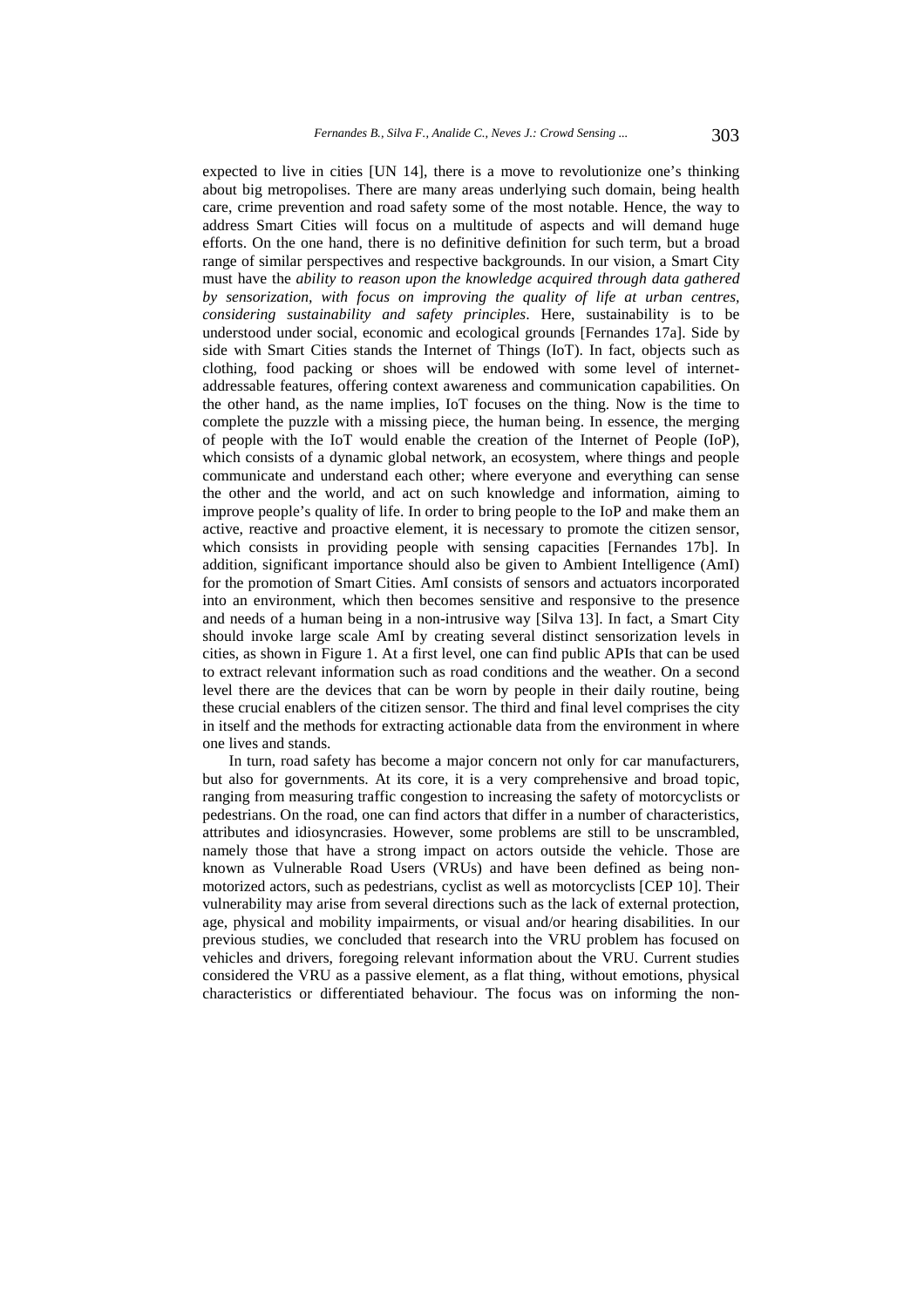vulnerable users. What is different in our approach to the VRU problem is that the focus is on bringing people into this global ecosystem known as the IoP, taking into account the characteristics of the VRUs, along with their physical and emotional state, allowing, for example, the creation of awareness for an unpredictable behaviour.

This work emerged from the need to strengthen the foundations of the IoP and, thus, empower Smart Cities. With the VRU problem in mind and focusing on the second and third levels for data collection in Smart Cities (Figure 1), this study aims to present a proof of concept on a Smart City's approach to crowd sensing, validating that our concept is feasible and has practical potential. In essence, the goal is to have a measure of the density of people at a particular point of interest for VRUs, such as pedestrian crossings or busier roads. Such information may be relevant to a number of applications, allowing one to promote greater and better security measures on crowed spots, enhance crowd control and urban planning, assemble interesting insights on how visited a specific point of interest is, its traffic characteristics, among others. Two different experiments will be made. The first one will use a Smart Scanner developed from a second generation ESP8266 ESP-12E NodeMCU Amica board, a low-power Arduino type board, with an extremely low retail price, which runs on ESP8266 Wi-Fi module, to sense a point of interest for Wi-Fi probe requests. A probe request is a frame sent by a client station (e.g., smartphone or laptop) requesting information from a specific Access Point (AP) or all APs in a given area. If properly sensed, it may give a measure of people's density of a given area and even their trajectories. To complement the proof of concept, the second experiment will focus on Smart Clothing, which will undoubtedly play an important role in the promotion of the citizen sensor and Smart Cities. Designed primarily for runners and cyclists, the focus will be on equipping VRUs' clothes with a Bluetooth Low Energy (BLE) transmitter to understand how such users can be detected on the street, thus avoiding potentially dangerous situations for such VRUs. An Android application was also developed for this purpose. The remaining of this paper will be structured as follows, viz. The next section will analyse the literature in regard to the topics being covered in this work, followed by a section that endorses and validates the used materials and methods. The fourth section will discuss the achieved results. Finally, conclusions are drawn and future work is outlined.



*Figure 1: The scale levels for data collection and Ambient Intelligence.*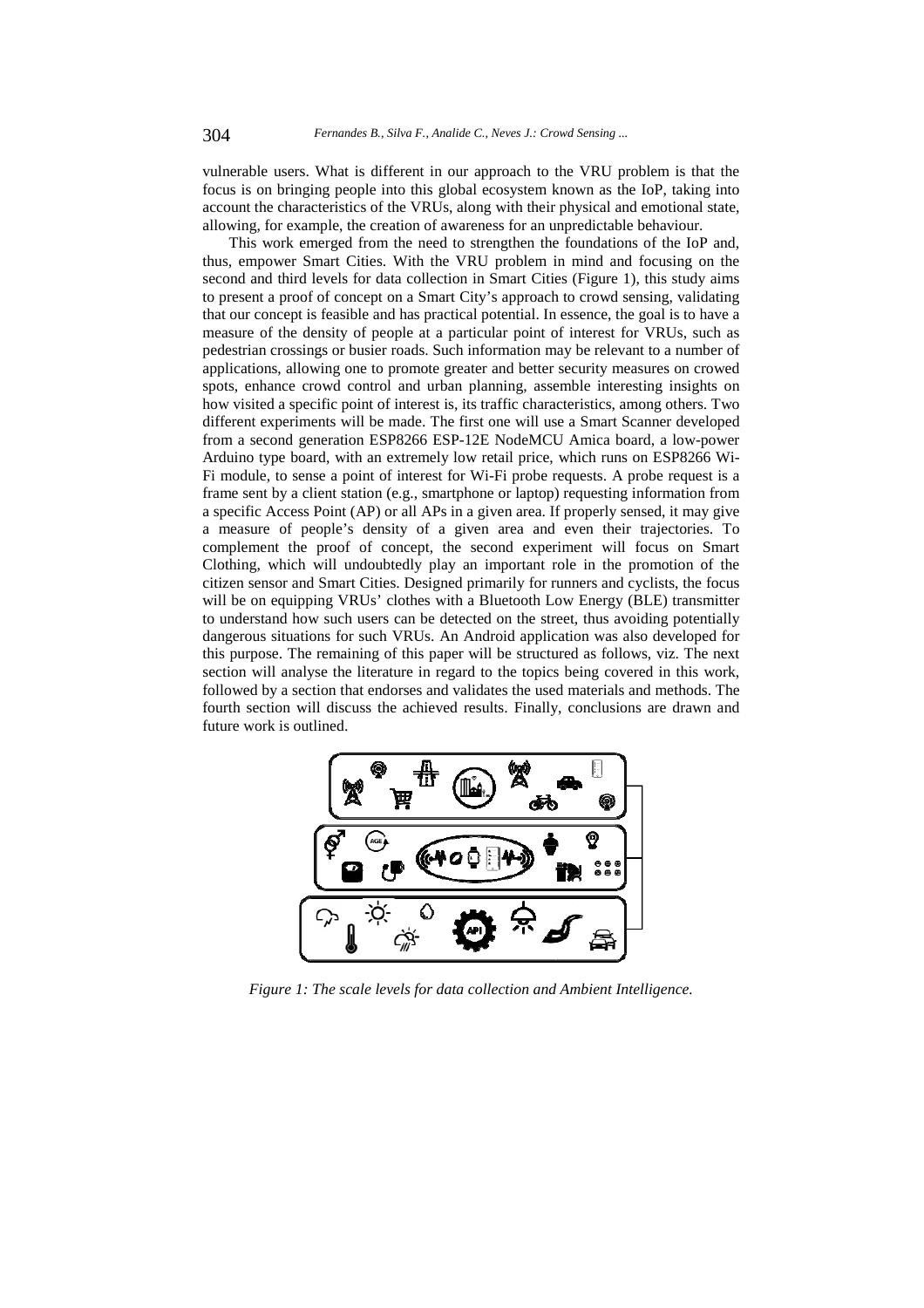## **2 Literature Review**

A literature review was performed to understand how are researchers currently addressing the problems being studied in this work. Hence, this review focused on two different domains, viz. On one hand, how are researchers addressing the problematic of VRUs to increase road safety. On the other hand, how is crowd sensing being bind within a Smart City.

### **2.1 Road Safety and Vulnerable Road Users**

Road safety is a very comprehensive topic, ranging from measuring traffic congestion or improving road pavements to increase the safety of motorcyclists or pedestrians. Some studies have already begun to develop systems that use IoT concepts to increase road safety. Some focus on improving safety by enabling Vehicular Ad Hoc Networks (VANETs), using cars as nodes of a mobile network [Khekare 13] [Barba 12]. Others focused mainly on Vehicle-to-Vehicle (V2V) and Vehicle-to-Infrastructure (V2I) communication [Milanes 12] [Anaya 14]. On the other hand, some studies have already shifted their attention to Pedestrian-to-Vehicle (P2V) communication [Cho 14] [Liu 10] and the VRU problem, being the majority a purely theoretical approach and with no impact on our world. In [Cho 14], the authors propose a P2V communication system that targets children and the elderly and focuses on conflict zones. In this study, communication happens between vehicles and infrastructures, and only later between infrastructures and pedestrians. There is no direct communication between people and things. In [Anaya 15], the authors feature a new Advanced Driver Assistance Systems (ADAS) to prevent accidents involving motorcyclists and cyclists. To achieve such goal, a VRU detection system was developed, where vehicles and motorcyclists were equipped with their own communication unit. The last actor, the cyclists, were equipped with an on-board sensor known as iBeacon. However, they focused on informing the non-vulnerable driver of the presence and location of the VRU through a unidirectional information flow. Other studies, such as [Liebner 13], took a different approach, focusing on the benefits that smartphones could bring to the VRU, where it was evaluated the accuracy and transmission latencies for smartphone-to-car communications. It was demonstrated that the performance of the smartphone's GPS was severely affected if the smartphone was, for example, in the breast pocket of a jacket.

In all these studies, the focus is on informing the non-vulnerable user, the driver, about the presence and location of the VRU through a unidirectional flow of information. In fact, this can be considered as the main conclusion of our literature review [Fernandes 17a]. The main emphasis is on vehicles and drivers, foregoing relevant information about the VRU, who is being considered as a flat thing, as a passive actor, without differentiated emotions, behaviours or personality. In contrast, our intention is to enable the IoP, making people and things communicate and understand each other; making people an active, reactive and proactive actor and, therefore, consider their own emotions, physical and sociological characteristics to improve their safety as VRUs. It became clear that the VRU in itself is being ignored, as well as the use of the IoP to address the VRU problem. Indeed, in [Fernandes 17b] we had the opportunity to postulate a set of properties we envisage as essential for a successful implementation of the IoP. Among those properties, it is the novelty of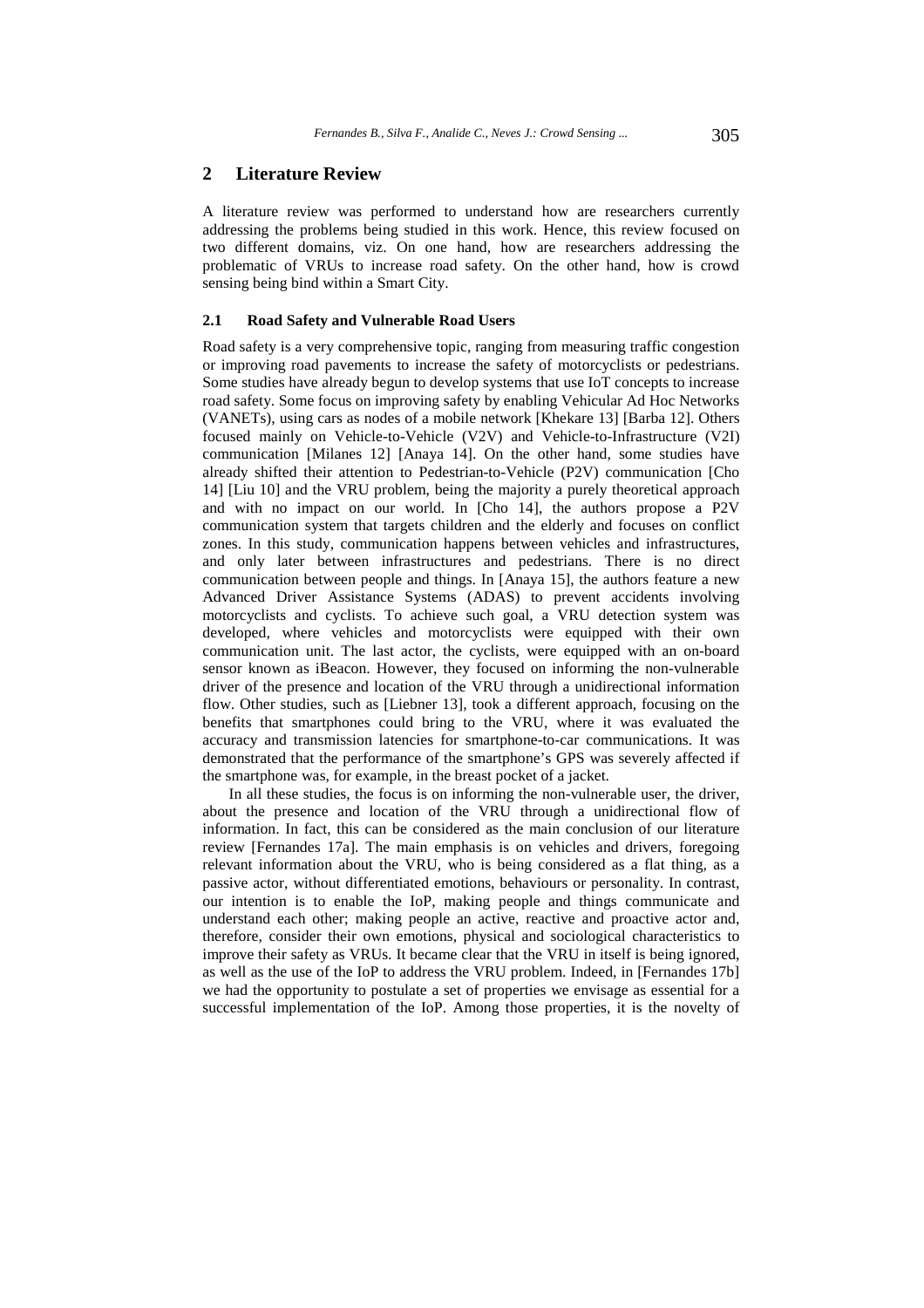integrating the Citizen Sensor as an active, reactive and proactive actor that enables the IoP. Under this setting, wearable devices, which empower citizens with sensing capabilities, will allow people to join the IoP and, thus, expedite the appearance of new approaches and solutions to the VRU problem.

Although the academic community has been producing important advances in the road safety domain, the vast contribution of the industry to the technological progress of our world is undeniable. In fact, given the great attention that has been paid to road safety, there are a significant number of projects funded and supported by companies and/or institutes that aim to promote industry development, improve people's qualityof-life and foster the social good. Therefore, we are required to study and analyse those that are related to the topics covered in our work and, so, emphasis has been put on research projects on the VRU problem, IoT, Big Data and the Social Good [Fernandes 18]. Bearing in mind the difficulty to unveil such projects and the fact that many of them are not open to the public, eighteen were considered for review, many of which had different approaches to the problems under study. These projects include *Telefónica's Big Data for Social Good* [Oliver 14] and *BYTE* [Byte 14], which focus the use of big data to promote social welfare in areas such as crime prevention, propagation of pandemics and flood detection. It is interesting to note the tremendous benefits of using anonymized network data and massive mobile data to create more robust and accurate solutions, seizing the opportunities that Big Data brings to maximize social benefits [Fernandes 18]. On the other hand, older projects such as *SMART RRS* [Smart 08], *Ko-TAG* [Duenkler 13], *SAVE-U* [Save 04] and *ARTRAC* [Artrac 14] were important to the advance of state of the art radar, camera and videobased sensors, which are now available in almost every car. Recent projects such as *XCYCLE* [Xcycle 15], *HIGHTS* [Hights 15], *MAVEN* [Maven 16] and *TT* [TT 17] use smartphones, high-precision location technologies and infrastructure-based wireless communication technologies to increase road safety and improve current in-vehicle detection system. Others like *TIMON* [Timon 15], *TEAM* [Team 12] and *VICINITY* [Vicinity 16] are focused on developing frameworks for collaborative networks and future automated vehicles and their challenges. Indeed, the goal of all these projects is to foster the social good and promote road safety by expanding the existing knowledge of sensors and collaborative networks. However, the main conclusion from the academic review remains valid, viz. Excessive attention is given to the nonvulnerable user, foregoing vital information about the VRU. A detailed and more deeper review may be found in [Fernandes 17a] and in [Fernandes 18], where more data is shared, including bibliographic search strategies, dates, graphics and others.

#### **2.2 Crowd Sensing**

Some studies have already engaged on employing different means for tracking and counting people at specific places. Indeed, the main focus is on tracking and counting people instead of sensing and considering them as active actors. Some studies have focused on methods that force people to carry specific devices or on employing invasive technologies like cameras. However, the acceptance of such methods is low due to development and deployment costs, inefficiency in some scenarios and privacy issues. On the other hand, non-invasive methods would be easier to implement and to be accepted by the community, even if less accurate. In [Musa 12], the authors aim to track user's smartphones using Wi-Fi monitors, being focused on trajectory/path. The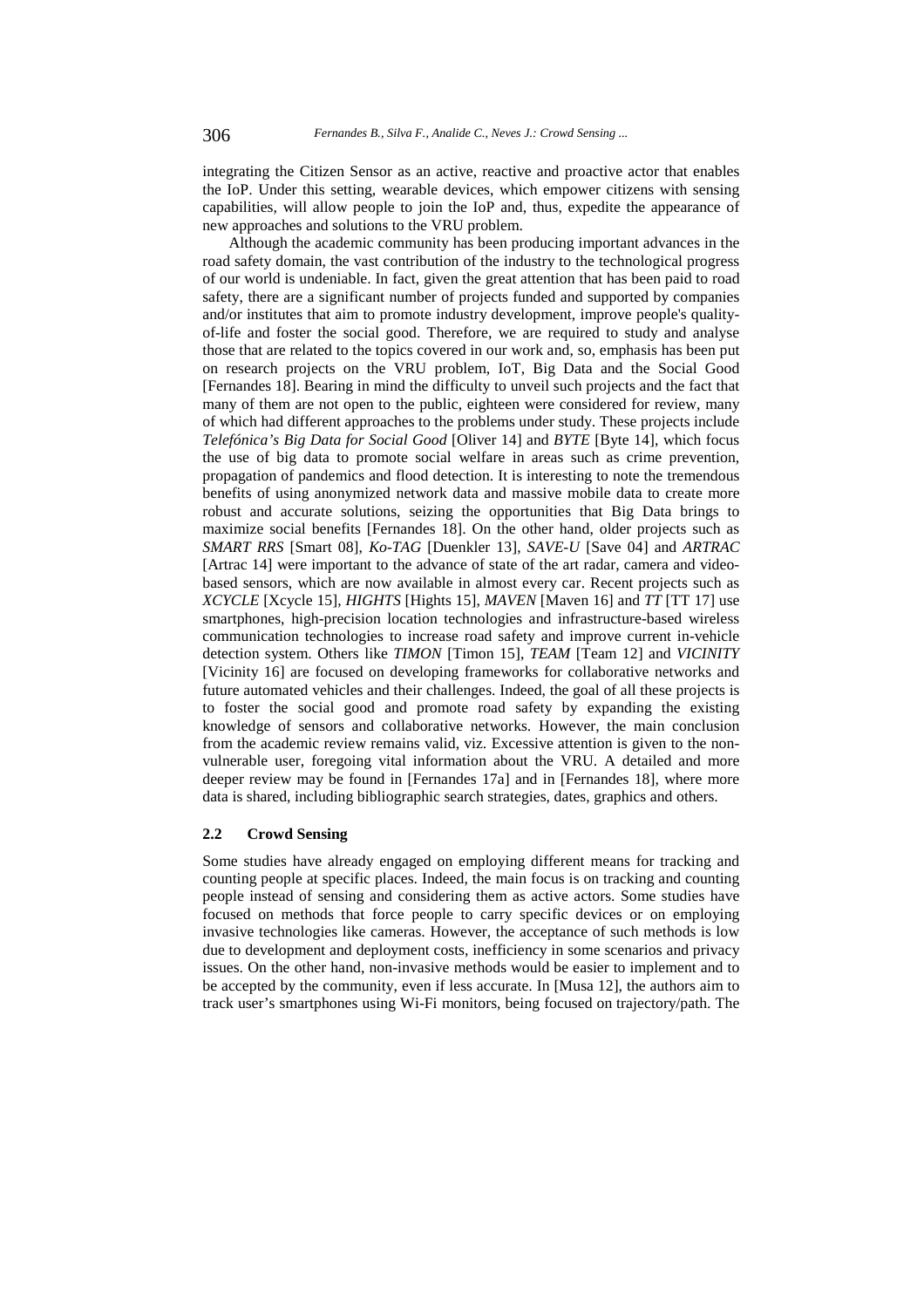authors' system uses common AP hardware to both collect and deliver detections, requiring a central server for intelligence purposes. The proposed tracking system consists of one or more Wi-Fi monitors placed at specific locations and a central server where Wi-Fi observations are analysed. Wi-Fi monitors are built from standard Wi-Fi access point hardware, namely the Ubiquity PicoStation 2, which retails for around \$70. Even though this price is not prohibitive, it is substantially high when compared to the board used in our work, which retails for around \$2.90 and already includes a Wi-Fi module. On the other hand, for internet access the monitors have to be equipped with a cellular modem, incurring in a significant monthly cost, which can be prohibitive for long-term or large-scale deployments. In addition, there is no estimation of crowd density being only focused in tracking people. In [Weppner 13] the authors used a technique for estimating crowd density using a mobile phone to scan the environment for bluetooth devices. Their approach requires users to be moving through the environment with their smartphones scanning for devices with discoverable bluetooth enabled. Moreover, the authors derive the basis for their technique on very wrong assumptions, i.e., "many people have the Bluetooth transceivers of their mobile phone in the discoverable mode as default setting". Fortunately, one can easily notice that the number of people that understand the risks of keeping the bluetooth services enabled is increasing substantially. Obviously, some people may keep such services on every day, but they are not a representative sample of the population. Therefore, the use of standalone bluetooth scanning will provide extremely inaccurate results for crowd sensing. On the other hand, we are witnessing to the exponential use by people of smartwatches, smartbands and even smart clothing, all of which hold bluetooth connectivity. The inclusion of studies focusing on the detection of such devices would allow one to produce robust models for crowd sensing. As an example, in the work presented in [Schauer 14], both Wi-Fi APs and bluetooth beacons are used to determine the reliability of the estimation of people. In particular, attention is devoted to Wi-Fi technology with active and passive scanning of not only MAC addresses but also RSSI (Received Signal Strength Indicator). The study was conducted at a major boarding airport in Germany and boarding passes were used as validators for the assessment of each strategy. Considerations about users' devices, bluetooth and Wi-Fi policies are also shown to have influences in the number of captured devices. In general, bluetooth is considered to underestimate the number of people while Wi-Fi tends to overestimate. The authors suggest an hybrid approach for more accurate results. One study that leverages Wi-Fi technology to count the total number of people walking inside a building is the one performed by [Depatla 17]. Their approach is based on Wi-Fi transceivers, receivers and Wi-Fi RSSI measurements. The first one transmits wireless signals that interact with walking people and static objects and are then received by the receiver. The fluctuation in RSSI values between transceiver and receiver may indicate the presence of people, animals or objects, in the area between the two devices. One is constantly transmitting wireless signals, while the other measures the emitted signals and records the RSSI. Both wireless cards need to be interfaced with a computer, having the authors used a Raspberry Pi. Even though this is a very interesting approach to the problem under study, there are some obvious drawbacks. The authors employed tests with very few people inside the area of interest, leaving doubts about the accuracy of the system with a real crowd. Moreover, the cost of this solution may be significant if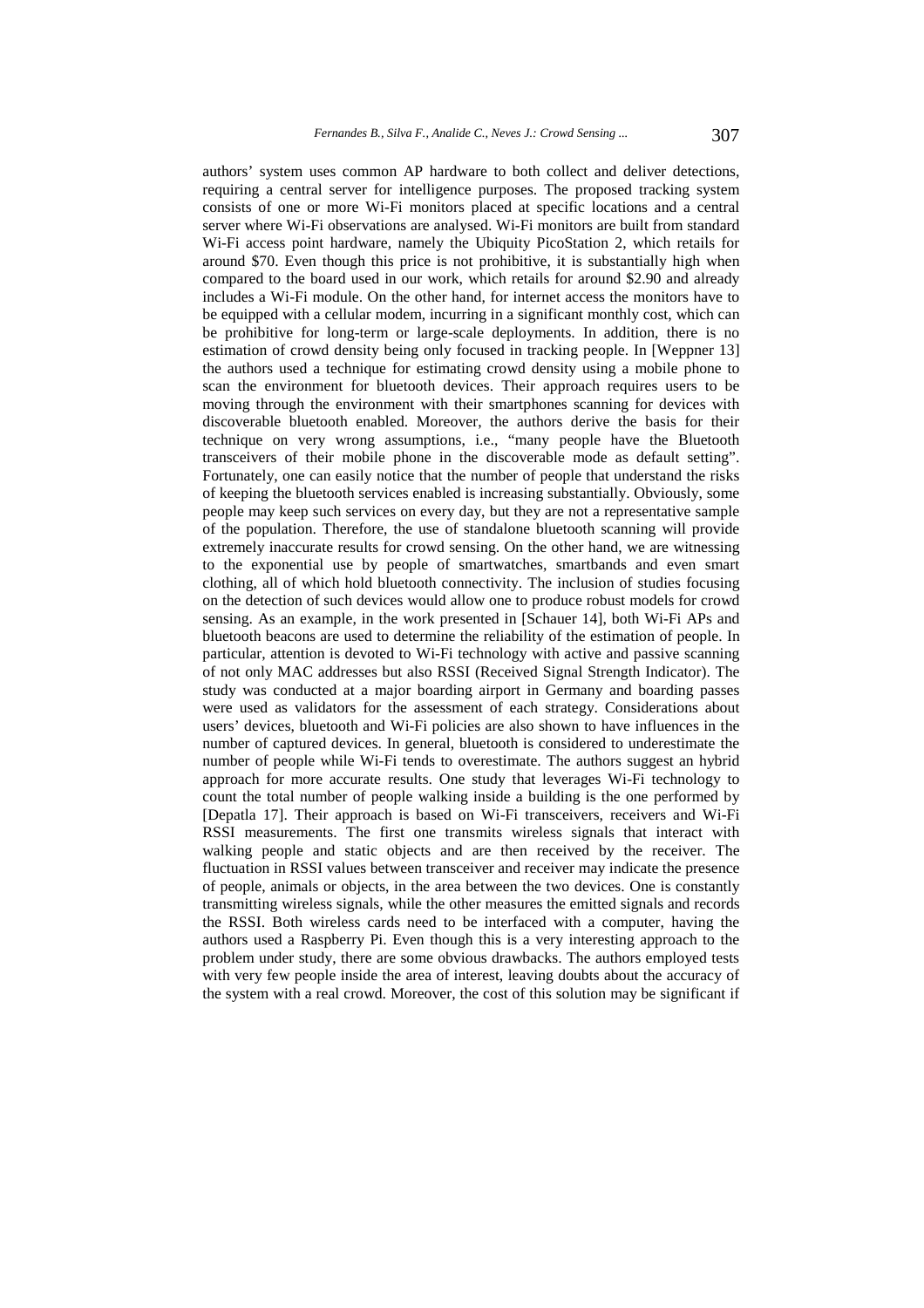one aims to cover a meaningful area, requiring several transmitters, receivers and computers. In addition, new studies would have to be conducted if one changes any variable, such as the distance between devices or they relative position to each other, as the model would have to learn to identify new RSSI fluctuations as people. Differently, in [Wang 17] the authors provide an application scenario for the use of Wi-Fi probe-based detection of user occupancy. In this case, the estimation is demonstrated as an input for modelling user occupancy and optimize HVAC (Heating, Ventilation, and Air Conditioning) control. Though the approach is interesting, the aim of this research is to create occupancy models using Dynamic Markov Time-Window Inference from occupancy estimation. The passive scan used in the approach is not detailed but it is based on a simple detection of devices. Enhanced Wi-Fi and Bluetooth strategies can be used to improve use occupancy estimation, but they are not in the scope of this article. Another approach may be seen in [Oransirikul 14], where the authors, with a non-invasive and non-participatory mechanism, aimed to measure bus passenger loads by detecting the periodic network probing activity from Wi-Fi devices built into smartphones. The authors experimented two methods for data collection. The first one relied on Bluetooth device detection, but poor results enforced the second method, the one relying in Wi-Fi probing detection. The authors' approach was to use the wireless network interface controller of a Linux computer (Atheros AR9285 wireless network interface of a Hewlett-Packard Pro- Book 4320s laptop running Ubuntu) placed in monitor model and *airodump-ng* for packet capture during a sixty-minute period at a bus stop on a busy afternoon and during a ten-minute ride aboard a bus. Indeed, the use of a computer and the need for someone to operate the device within a bus and at a bus stop significantly reduces the practicability and feasibility of the system while, at the same time, increases costs. Another interesting study that aimed to make the bridge between Smart Cities and monitoring and tracking systems is the one presented in [Fernandez 17]. Here, the authors present a system to track the movement of people and vehicles, monitoring the radioelectric space by catching Wi-Fi and Bluetooth signals. The system collects people's and vehicles mobility data and is able to track them with a grid of devices that are connected to a central server, allowing the construction of traffic flow models or mobility graphs. The devices that compose the system are based on a single-board Raspberry Pi 1 including two USB cards and have a cost of 100\$ each. Even though the authors claim these devices are low-cost and significantly cheaper than usual monitoring systems, their price is still substantially high (several devices of 100\$ each) when compared to our solution of 2.90\$ ESP8266 NodeMCU boards. A positive aspect of this work relates to the anonymization of data for privacy purposes, even though most devices already employ MAC randomization when probing Access Points. Moreover, there is no reference to the software used for device detection neither if it is using proprietary technology or if new software was developed, as in our case where we produced and released two open-source software programs under a MIT license. Finally, the system's architecture consists of many parts and modules such as one to act as a gateway between the devices and the server or other that implements a set of services for accessing the devices from outside. In our case, the ESP8266 NodeMCU board running our open-source software can detect the devices, handle and treat data, detect and discard new/old sightings, communicate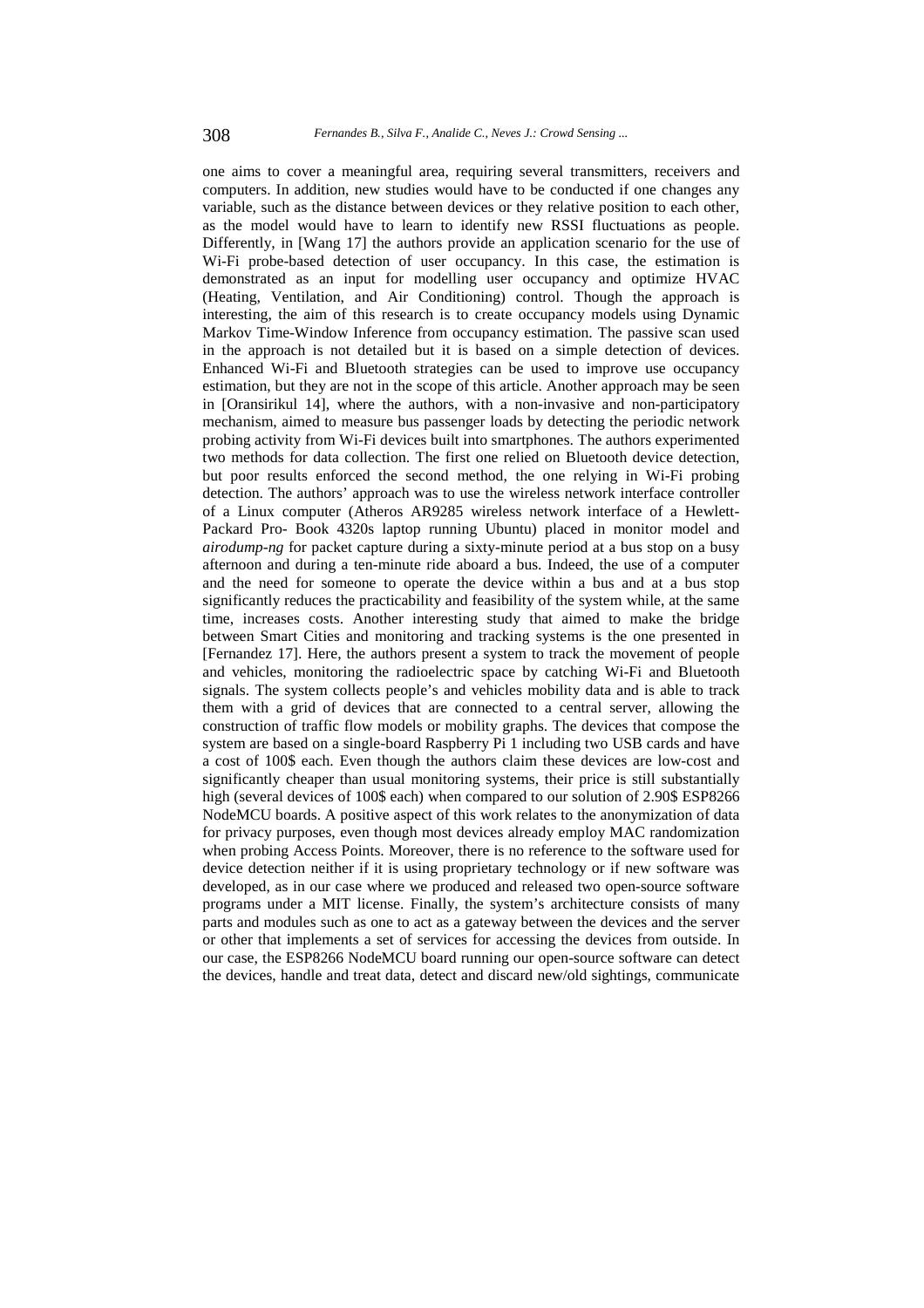the sightings to the cloud (since it has the capability to work, simultaneously, as an Access Point and as a Station), and receive pre-defined commands.

## **3 Materials and Methods**

For this work, there was a clear concern with the cost of the solution to ensure the feasibility of its deployment within a city. Moreover, advocating for open-source software, we decided to publish all the software we produced under a MIT and Apache 2.0 license in GitHub.

## **3.1 Crowd Sensing Smart Scanner**

Taking advantage of the huge potential of small Wi-Fi integrated boards, the authors decided to use a second generation ESP8266 ESP-12E NodeMCU Amica board (Figure 2). The NodeMCU is a low-power Arduino type board which runs on ESP8266 Wi-Fi module. It is suitable for the IoT and can facilitate the bridge towards Smart Cities, removing the need for wired communication and processing. Besides the reduced cost of 2.4 $\epsilon$  or \$2.90, per board, it also has an impressive set of characteristics that should be highlighted. It has Wi-Fi capability, eliminating any need for wired communication, 4 MB of flash memory, which proved to be more than enough for this work, a micro-USB interface, a built-in antenna, open-source support, small dimensions (4.8x2.4x0.5cm), low weight (109g), and other features that make it a desirable hardware for future Smart Cities.



*Figure 2: A second generation ESP8266 ESP-12E NodeMCU Amica board.* 

## *1) Arduino IDE*

The Arduino Integrated Development Environment (IDE), the one used in this work, is a cross-platform application written in Java that makes it very easy to develop code and upload it to the board, providing basic one-click mechanisms to compile and upload sketches to an Arduino type board. Sketch is the name given to a program developed with this IDE, which should be written in the languages  $C/C++$ . The open-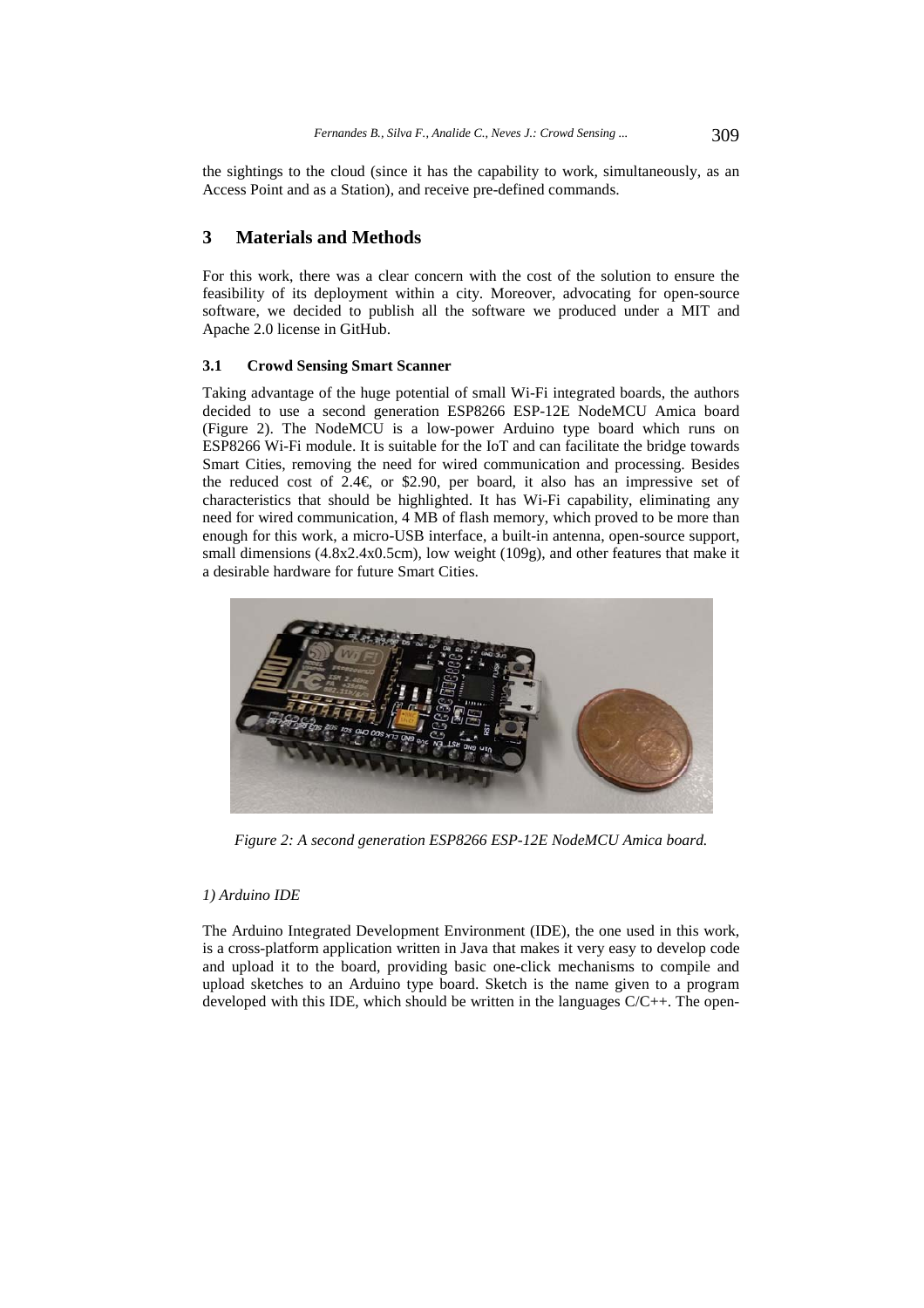source nature of the Arduino project has facilitated the release of many free software libraries that other developers may use. In fact, in our system we use two external libraries, entitled as ESP8266WiFi and FirebaseArduino. Programming in the Arduino IDE requires the developer to define, at least, two functions: setup() and loop(). The former one is called once when a sketch starts after powering up or reset, being used to initialize variables, input and output pin modes, and other libraries needed in the developed sketch. The latter is repeatedly executed in the main program until the board is powered off or reset. In addition, this board contains a Light-Emitting Diode (LED), which is a convenient feature for many tests and for beginners in Arduino programming.

#### *2) The software - Crowd Sensing*

This open source software consists of a sketch, developed in the Arduino IDE, to detect Wi-Fi probe requests issued by people's smartphone. With this, one is empowering the citizen sensor on a non-invasive manner. The software was released in GitHub (https://github.com/brunofmf/Crowd-Sensing) under a MIT license. It makes use of, essentially, two libraries: ESP8266WiFi.h, which provides specific Wi-Fi routines for connecting to the network, and FirebaseArduino.h, which one may use to call the Firebase API from the ESP8266 Arduino core. As mentioned earlier, there are two mandatory functions. On the *setup*() one we set the data rate in bits per second (baud) for serial data transmission; we setup the Wi-Fi mode of the board as *WIFI\_AP\_STA*, meaning the board will work, simultaneously, as an Access Point and as a STAtion; we start both modes with the required authentication credentials and, if the station connection is successful, initialize the Firebase connection; we setup the timer for handling data collection and the transmission of information to the Firebase database; and we register the handlers that are called every time a connection/disconnection is made and every time a probe request is received by the board. On the *loop*() function is where the board waits for user interaction. It accepts commands like *Stop*/*Restart*, *Count*, *Start*/*Stop\_Timer* and *Clear*, among others. This allows an administrator to enforce additional behaviour from the board, which, by default, starts with the handlers and services enabled. More functions make part of this sketch, being the most important the *onProbeRequestCaptureData*(), which captures the probe request, assesses whether it is in the presence of a new sighting and decides to save/discard the MAC, RSSI and timestamp of the event; and the *sendDataFirebase*(), which is responsible to build a JSON object with the sightings and send the information to the Firebase database. The developed sketch is ready to use (plug and play), with more information and details being provided on the corresponding GitHub page.

#### *3) Range Measurement Experiment*

The board comes with a built-in antenna but there is no safe and clear value for its range. However, as we want to measure and sense people in a particular area of interest, it would be important to know the exact area covered by a single board. Therefore, to answer this question we were required to make a simple experiment to discover the range of the board in an outdoor scenario. The procedure was to start the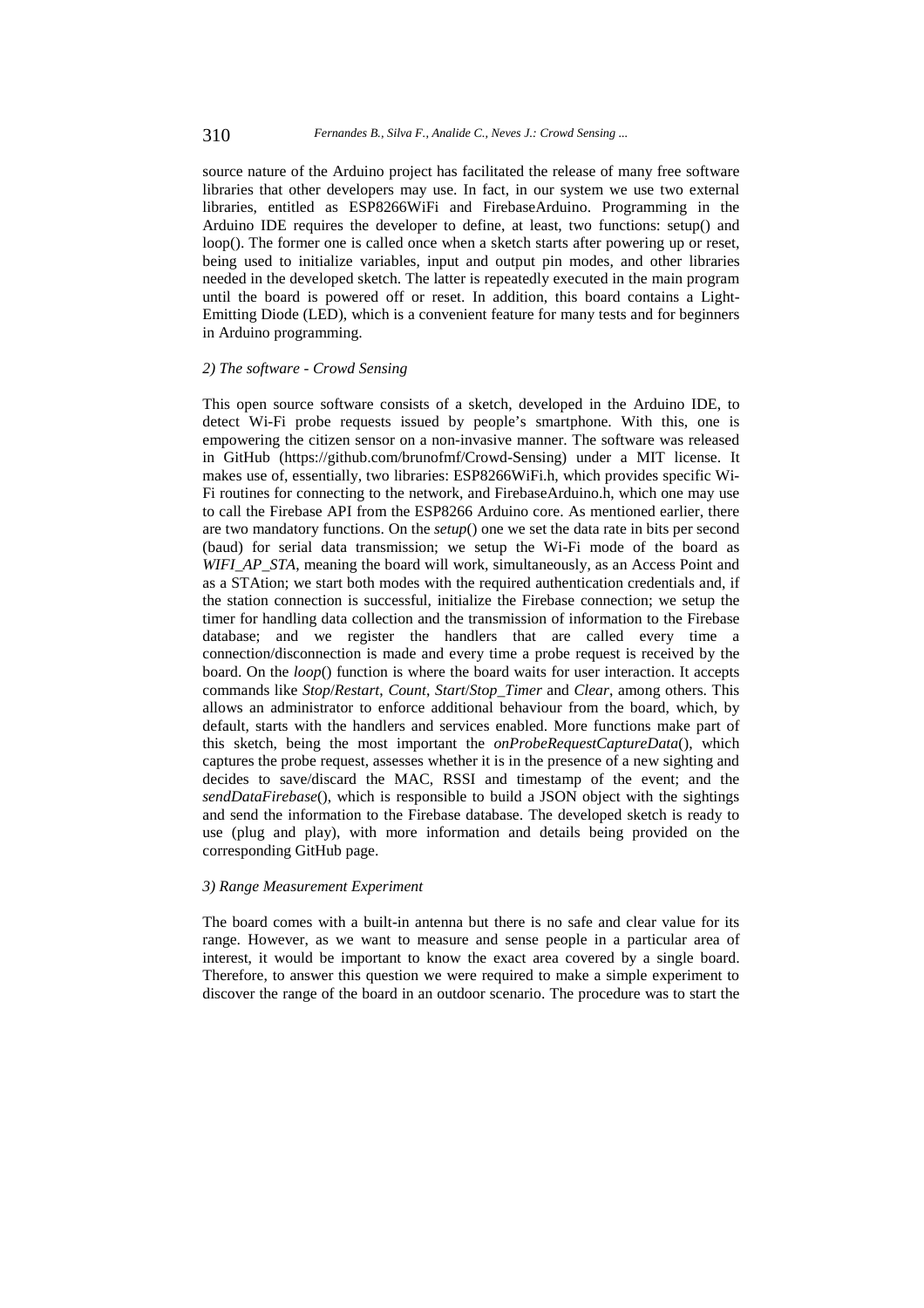board and run the above sketch. Then, a person would periodically connect and disconnect to the board, while moving away from the board in a straight line. Thus, the board would collect the RSSIs, which would decrease to the point where one would be unable to connect and no RSSI would be received by the board. Then, a straight line was drawn and the distance between the board and the place where the signal was lost calculated. After performing this process a few times in several directions, it was clear that the board had a range of, approximately, 27 metres on straight line, covering an area of, approximately, 2290 square metres (Figure 3). It is important to note that in indoor scenarios the range may be slightly smaller due to unavoidable interferences. However, such scenarios do not pose a point of interest to VRUs and, subsequently, to this work, so no values were computed for such scenarios.

Position: 41.561904.-8.397496 Radius: 26.55 Meters



*Figure 3: Range calculation of ESP8266 ESP-12E NodeMCU Amica board within a point of interest for Vulnerable Road Users: a pedestrian crossing.* 

## **3.2 Smart Clothing**

To complement our proof of concept, we aimed to introduce Smart Clothing. In fact, considering how crucial the citizen sensor is to the IoP, there is no doubt smart clothing will play an important role to promote people to such level. Therefore, it will come as no surprise when, in a near future, clothing come equipped with multiple sensors that will help one keep track of his health, cleanliness, running pace or even emotional status for the day. One may see smart clothing as the next level after smartphones, smartwatches and smartbands. Designed primarily for runners and cyclists, the idea was to understand how a sweater, equipped with a BLE transmitter, could allow such users to be detected at the road and, thus, help prevent possible dangerous situations for such VRUs. For that, one resorted to beacons, a new bluetooth-based sensor with low-cost, low-power transmitters, which notify bluetooth devices of one's presence.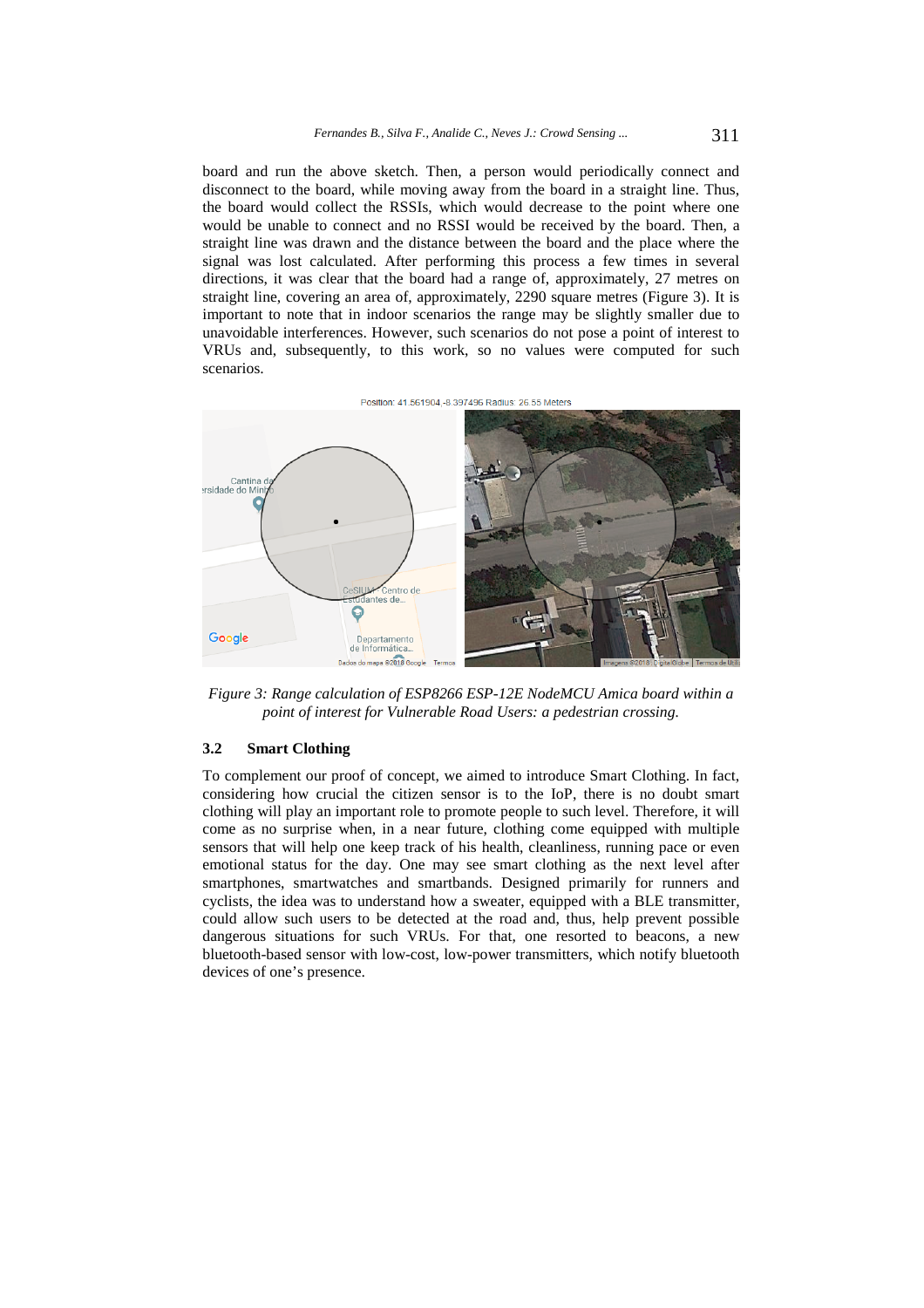#### *1) The Beacons*

To achieve the above goal, Gimbal Series 10 Beacons (Figure 4) were the ones selected. These beacons have important characteristics, being a battery-powered device that transmits a Bluetooth Smart/LE signal that can be detected by other devices/smartphones. This signal makes it possible to identify the beacon and the one wearing it, as well as other telemetry information about the receiving device (e.g., battery level or temperature). The beacon works by periodically waking up, transmitting a signal and then returning to a low-power state, having no user interface or GPS capabilities. It costs 4€, or \$5.00, each, it uses standard CR2032 replaceable batteries that last for months, has small dimensions (40x28x5.5mm) and weighs 6.52 grams, holding an omni-directional antenna working on the 2.4GHz channels, which was designed to coexist with Wi-Fi. The range, as advertised by the manufactures, is around 50 meters, although it can often be detected at further distances in clear lineof-sight conditions. In fact, it has a considerable range, which has been confirmed during our tests. However, these beacons present some drawbacks. First, each beacon needs to be manually activated and configured at Gimbal's Manager page. Moreover, to use the beacons one needs to use Gimbal's SDK for beacon detection and feature extraction, requiring internet access to validate each beacon's id. In addition, the SDK is not open source, which was a problem when trying to debug and understand the app's behaviour.



*Figure 4: Gimbal Series 10 Beacon.* 

### *2) Android Application - ISLab Beacon App*

Moving from theory to practice, it was developed an Android App. An open source software was developed in Android Studio and released under an Apache 2.0 License in GitHub (https://github.com/brunofmf/Smart-Clothing). The app targets version 26 of Android API, corresponding to Android Oreo 8.0, but it runs on devices with, at least, version 21 of Android API, corresponding to Android Lollipop 5.0. Essentially, after installing the app, an user is able to detect a beacon if it is within range, is able to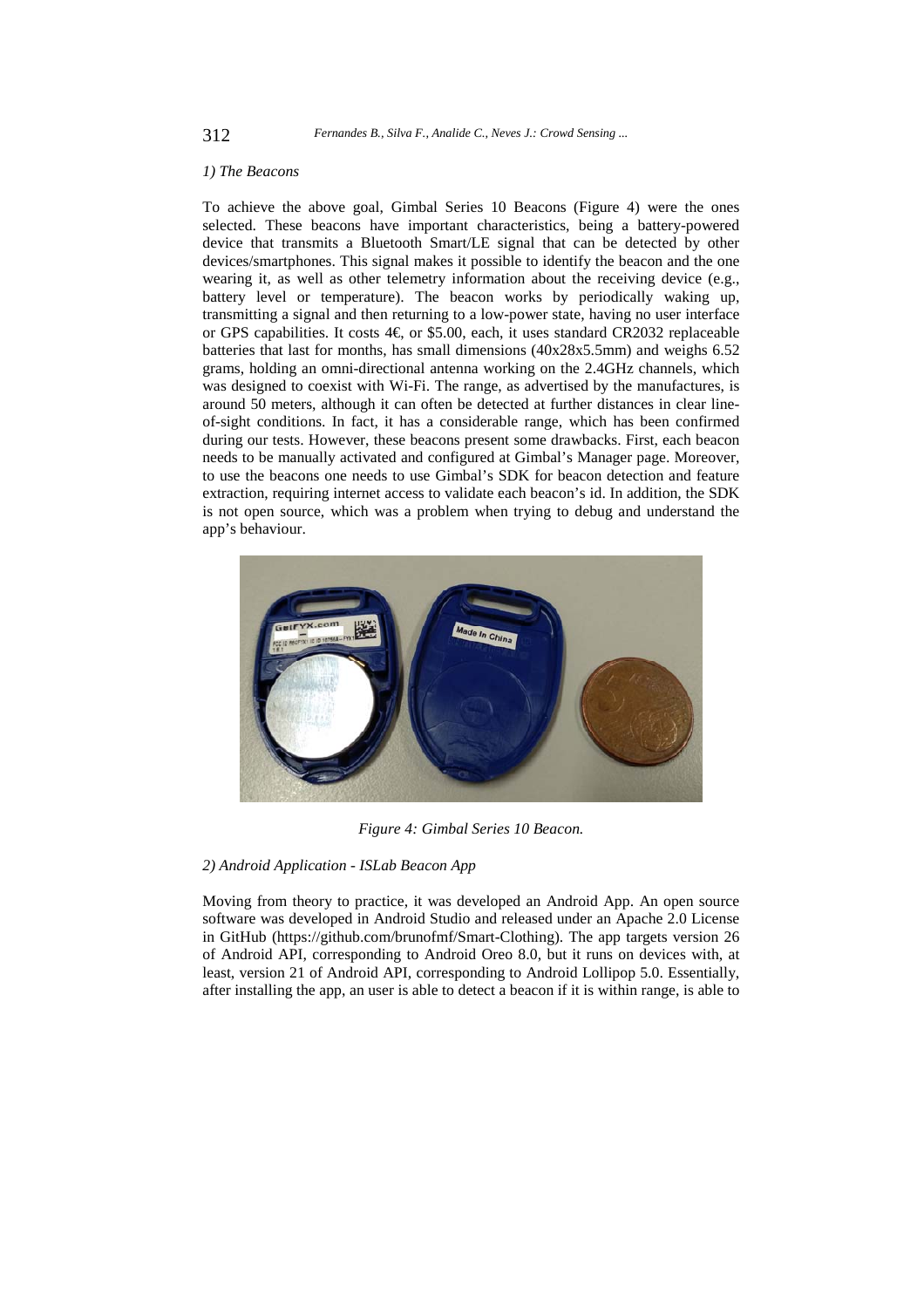detect a geofence (i.e., identifying points of interest, such as pedestrian crossings or bike lanes) and receive notifications provided by a beacon. It is also possible to change sightings intervals and start/stop the scanning. The structure of the app consists of three main packages, viz. The *Model* package contains all classes that represent data objects, including the GimbalDAO, which is responsible to store events on the smartphone's shared preferences, and the GimbalEvent, which represents an event of type PLACE\_ENTER, BEACON\_SIGHTING or COMMUNICATION\_ ENTER, among others; the *Controller* package, containing all app's logic including handling Android's permissions, enable Beacon's monitoring, setting listeners and managers, and starting singleton instances; and the *Activity* package, which is responsible for the User Interface logic, including the settings activity, the list adapters and the main activity. Therefore, this app is able to sigh beacons integrated within clothes, enabling what we called Smart Clothing. In fact, the clothe itself did not require the entire beacon skeleton, but only the bluetooth sensor, so that it could then become another IoT object that would allow the empowerment of the citizen sensor. However, for our proof of concept, the integration of the beacon with the clothes was sufficient to assess the feasibility and utility of the idea. Table 1 shares the activation data for each one of the seven used beacons, including beacon's name, applied configuration and activation bit. The beacon's ID was hidden for security reasons.

| <b>Beacons</b>              |                  |              |               |        |  |  |  |  |
|-----------------------------|------------------|--------------|---------------|--------|--|--|--|--|
| ID                          | <b>Beacon ID</b> | Name         | Configuration | Active |  |  |  |  |
| 1                           | n/a              | The Genesis  | Gimbal        | Y      |  |  |  |  |
| $\mathcal{D}_{\mathcal{L}}$ | n/a              | Pedestrian A | Gimbal        | Y      |  |  |  |  |
| 3                           | n/a              | Runner A     | Gimbal        | Y      |  |  |  |  |
| 4                           | n/a              | AAA          | Gimbal        | Y      |  |  |  |  |
| 5                           | n/a              | Runner B     | Gimbal        | Y      |  |  |  |  |
| 6                           | n/a              | <b>BBB</b>   | Gimbal        | Y      |  |  |  |  |
|                             | n/a              | Cyclist A    | Gimbal        | Y      |  |  |  |  |

*Table 1: Gimbal Series 10 Beacon assign management.* 

#### **3.3 Ethical Considerations**

It is important to highlight that our methodology is entirely non-invasive, requiring no user interaction with the developed system. Not in any way did we try to decrypt any data or perform active actions to stimulate or alter normal network behaviour. Our work presents no expectation of harm, instead it aims to commit a benefit to our society by contributing with solutions for the enhancement of road safety.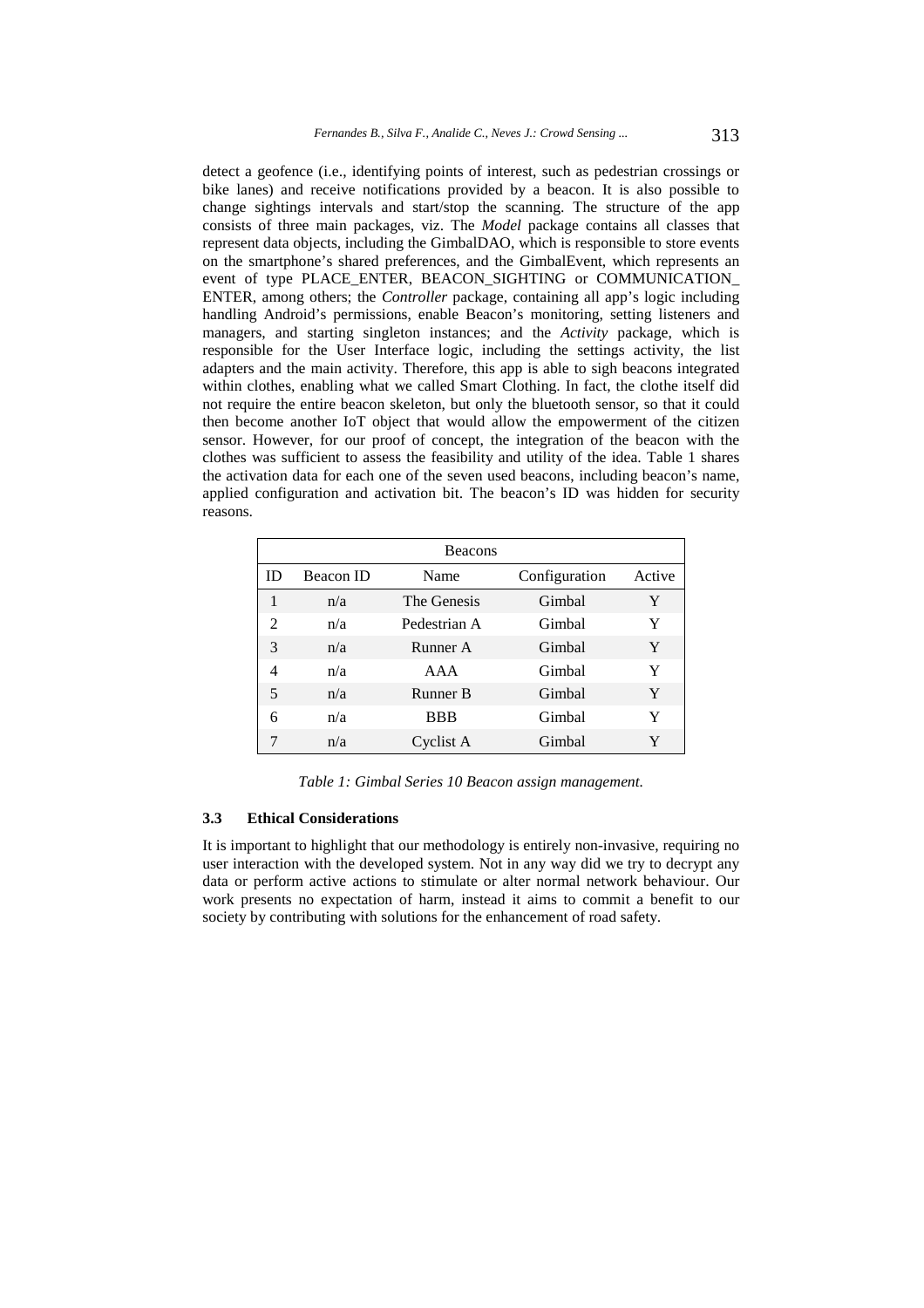### **4 Results and Discussion**

The research method used in this work focused on field and laboratory experiments. Naturally, this work created knowledge for a purpose, produced by scientific applied research, having its validity in a matter of efficacy, efficiency and utility. Therefore, for the crowd sensing field experiment, the Smart Scanner was placed in the location depicted in Figure 3. This image shows the  $2290m<sup>2</sup>$  area covered by the board. On March 23, 2018, four measurements were made with a duration of fifteen minutes each. While the Smart Scanner was sensing the environment for people and communicating its findings, an observer would be counting each person and each vehicle that would enter within the Smart Scanner's range. This allowed one to compare both values and have a validation measure. Table 2 shows the outcome of the counting performed by observing the environment vs the sensing of the environment by the Smart Scanner, for each one of the four periods. During these epochs, 640 people and 90 vehicles passed within the Smart Scanner's range, as per the observer's counts, which corresponds to a total of 730 people. On the other hand, the Smart Scanner handled a total of 1062 requests from 722 distinct devices. This is possible to unscramble since the Smart Scanner gathers both the MAC address and the RSSI associated to each request, as well as the timestamp it was received. Even though some fluctuations may be seen, the final value shows very promising results, with the Smart Scanner showing only a two percent difference from the real count. Moreover, it is easy to notice that the number of people tends to increase over time (Figure 5). This is explained with the fact that this point of interest, a pedestrian crossing, is near a restaurant and the experiment took place close to lunch time.

|                 | <b>Observation</b> |          |       | <b>Smart Scanner</b> |       |
|-----------------|--------------------|----------|-------|----------------------|-------|
|                 | People             | Vehicles | Total | <b>Distinct</b>      | Total |
| 11h46 - 12h01   | 104                | 10       | 114   | 91                   | 172   |
| 12h01 - 12h16   | 164                | 20       | 184   | 224                  | 322   |
| $12h16 - 12h31$ | 180                | 21       | 201   | 170                  | 266   |
| 12h31 - 12h46   | 192                | 39       | 231   | 237                  | 302   |
| Total           | 640                | 90       | 730   | 722                  | 1062  |

*Table 2: Outcome of environment's observation vs the environment's sensing.*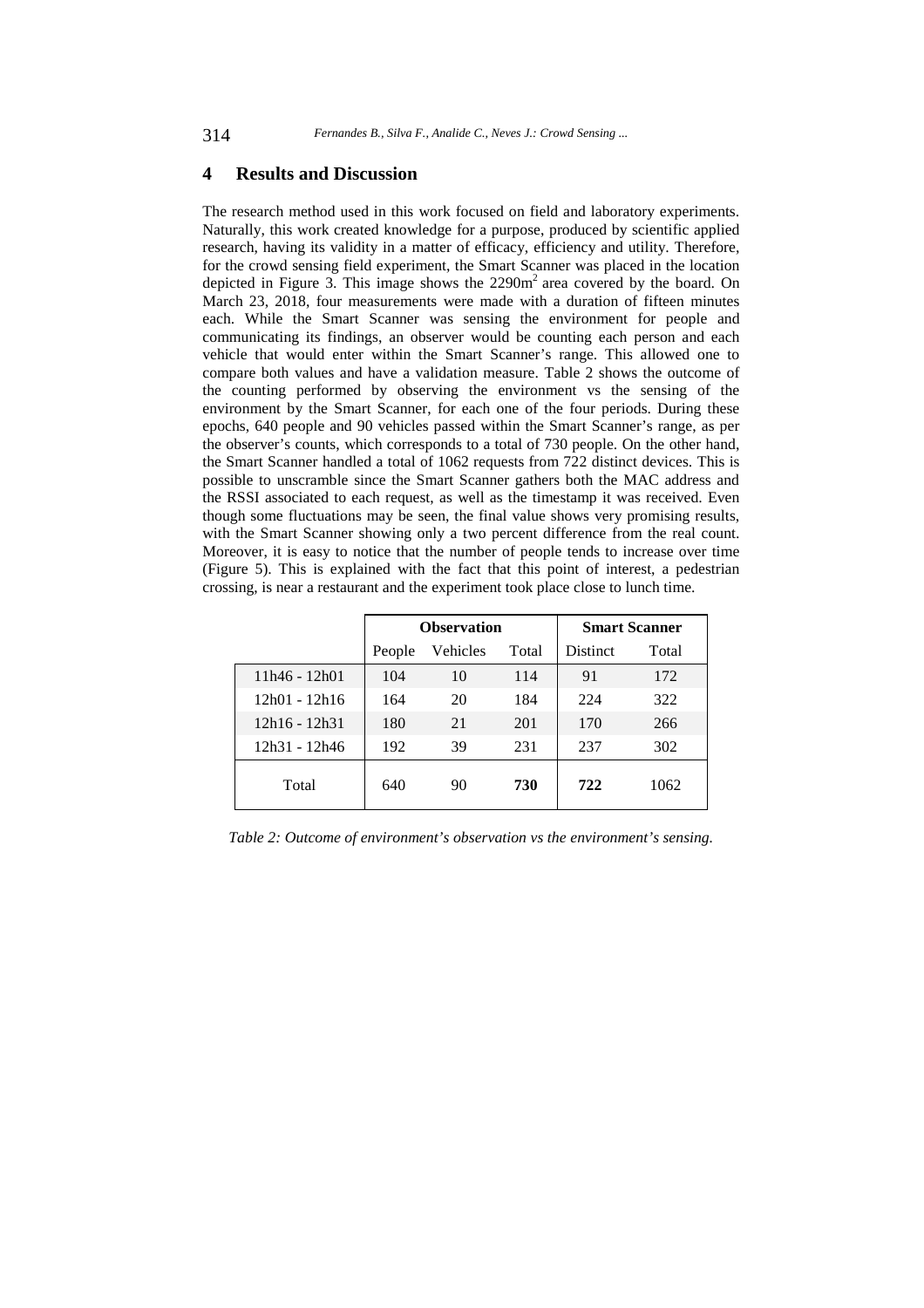

*Figure 5: Graphical outcome of environment's observation vs the environment's sensing for each period.* 

Regarding the handled 1062 Wi-Fi probe requests by the Smart Scanner, Figure 6 presents a bar graph containing the comparison, per period, of the total number of requests versus the number of the distinct ones. For example, in the second period (12h01 - 12h16) the scanner dealt with a total of 322 requests but only 224 where distinct, meaning that 98 requests were discard as repeated. This happens, for example, if a person enters the point of interest but remains in the region for the remaining of the period. In fact, that was a situation reported by the observer, where people where noticed to stay within the point of interest for a few minutes, meaning that several probe requests would be received by the scanner with the same MAC address.



*Figure 6: Probe requests handled by the Smart Scanner during the four periods.*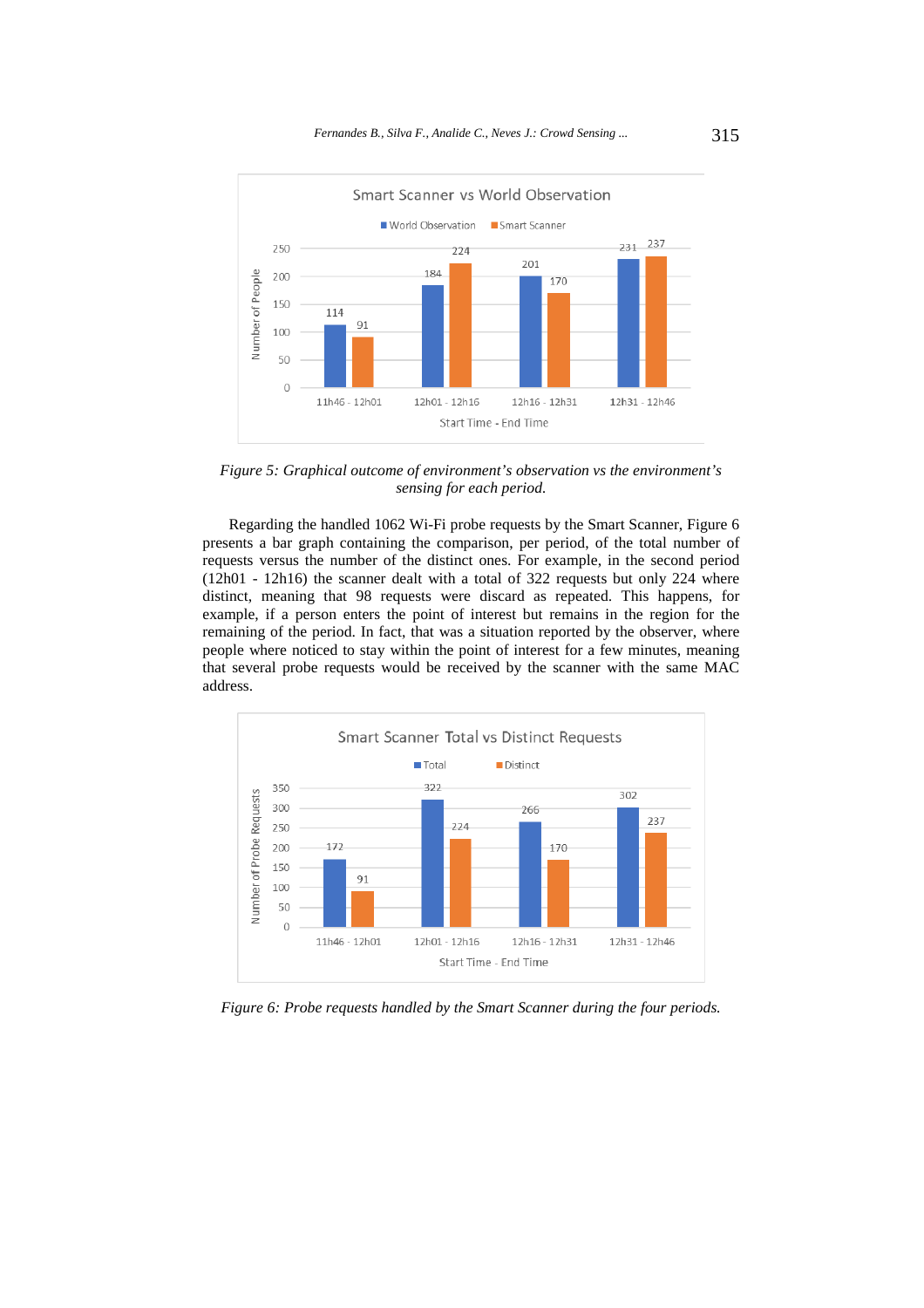It is also interesting to note that, when aggregating the data of the four periods, the number of different people sensed by the Smart Scanner reduces from 722 (Table 2) to 678 (Figure 7). The most obvious explanation is that the same person was sensed in two, or more, periods, meaning that there were 44 people within the designated area in different periods. This is indeed useful because the point of interest is a pedestrian crossing near a restaurant, with the measurement periods happening just before lunchtime. Therefore, it is quite plausible that a person went through the point of interest on a period (e.g., the first one) to have lunch and then passed again in another period (e.g., the last one) after having the meal.



*Figure 7: Aggregated data from the four periods.* 

By focusing on the sensed Wi-Fi probe requests and its attached data, interesting insights can be obtained from the analysis of MAC addresses, where the first three octets of the address correspond to the Organizationally Unique Identifier (OUI), which identifies the vendor of the device. Although IEEE offers the ability to purchase a private OUI that does not contain the company's name, this privacy measure is not being used by any major manufacturer, as demonstrated bellow. The remainder of the address is assigned by the organization, subject to the constraint of uniqueness. In our study, from the 1062 sensed probe requests, 302 where emitted from Android Devices (da:a1:19) which did not discriminate the vendor (Google, Inc.), 127 had a locally administered address, 66 were from Samsung devices (88:83:22 and 04:d6:aa, among others), 20 from Apple and, among many others, 2 from Continental Automotive Czech Republic (9c:28:bf) and 1 from PARROT SA (a0:14:3d), a drone's company (Figure 8). When this data is decrypted, it is interesting to note a significant number of devices transmitting Google's id or having a locally administered address. This is due to recent measures for MAC randomization, in order to increase one's privacy and hinder the tracking of a person's trajectory using the MAC address. Nevertheless, since our proof of concept was on crowd sensing rather than in trajectory estimation, sensing Wi-Fi probe requests proved to be feasible and with practical potential.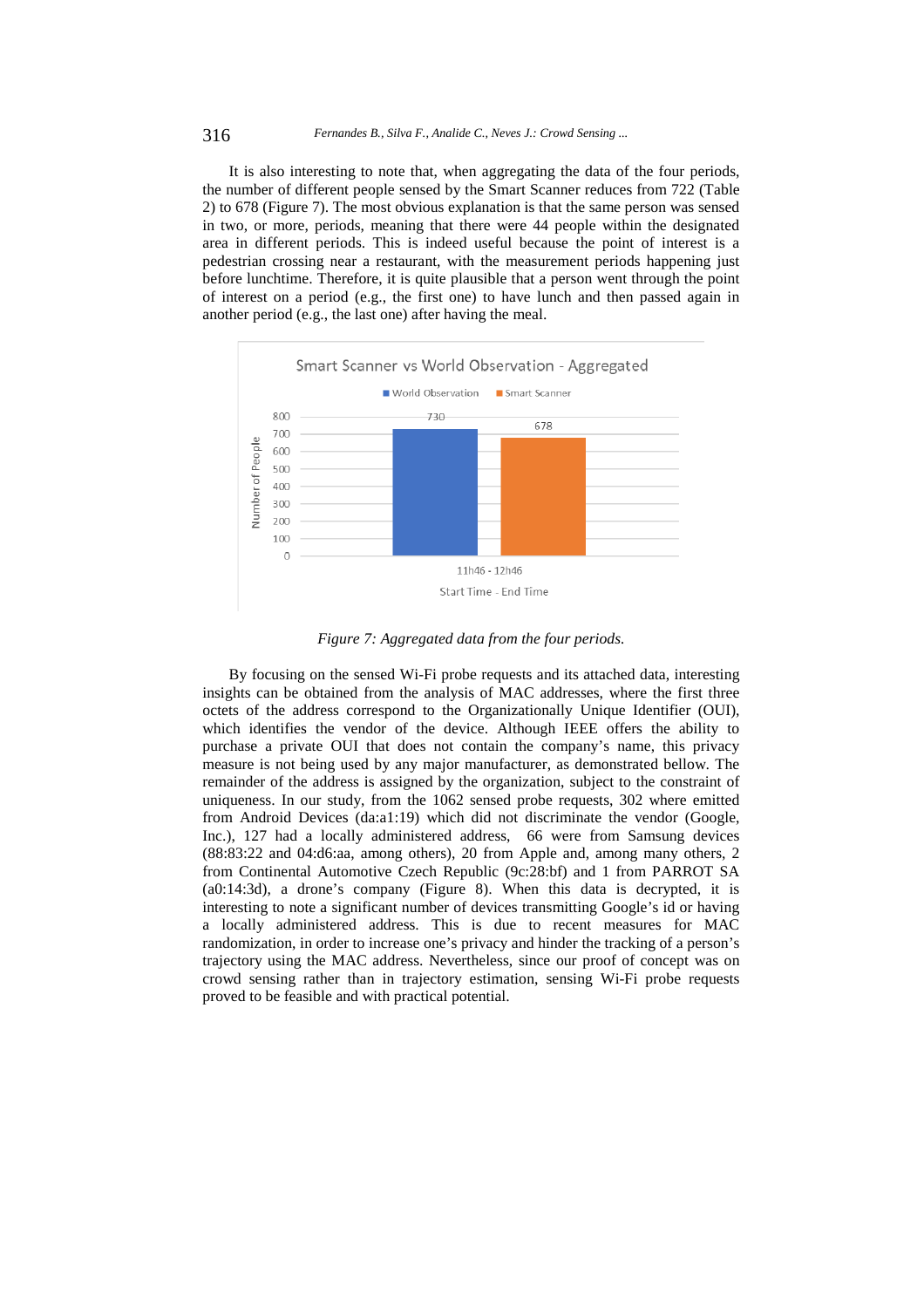

*Figure 8: Distribution of the sensed devices by vendor.* 

As for the Smart Clothing experiment, beacons were introduced in clothes simulating the incorporation of a BLE transmitter, allowing the wearers, the VRUs, to be connected to the IoP, empowering the citizen sensor. An Android app has been developed for this study so that a smartphone running the ISLab Beacon app would have the capacity to detect the wearers as soon as they were within a 50m range. After distributing the beacons and starting the app, sightings of VRUs were detected, as depicted in Figure 9. The user of the app has the possibility of getting more details about each sighting such as the battery level, RSSI, approximate distance to the VRU and the temperature. As shown in Figure 9, several sightings of Runner B were triggered by the app. On the first one, at 15:27, the RSSI was of -55 being the runner at an approximate distance of 0.30m. The next sighting happened a few seconds later and Runner B was now further away, at an approximate distance of 1.26m with an RSSI of -64. The temperature was of 18ºC. Additionally, as soon as the app's user enters a geofence, a notification is raised by the app, as depicted in Figure 9, which shows the app's user entering the ISLab Geofence (an exit notification is also triggered). In this proof of concept, a smartphone's app was developed, with excellent results being obtained. The detection of the VRUs occurred as expected as well as the geofence ones. Once the usability of such a system has been demonstrated, the idea is to proceed from a smartphone's app to an app for vehicles. To this end, one should use Android Auto to deploy this app on cars, allowing drivers to (1) be notified as soon as they enter a specific point of interest (geofence) for VRUs, such as pedestrian crossings or bike lanes, and (2) to be notified as soon as a VRU approaches a vehicle from a dangerous distance.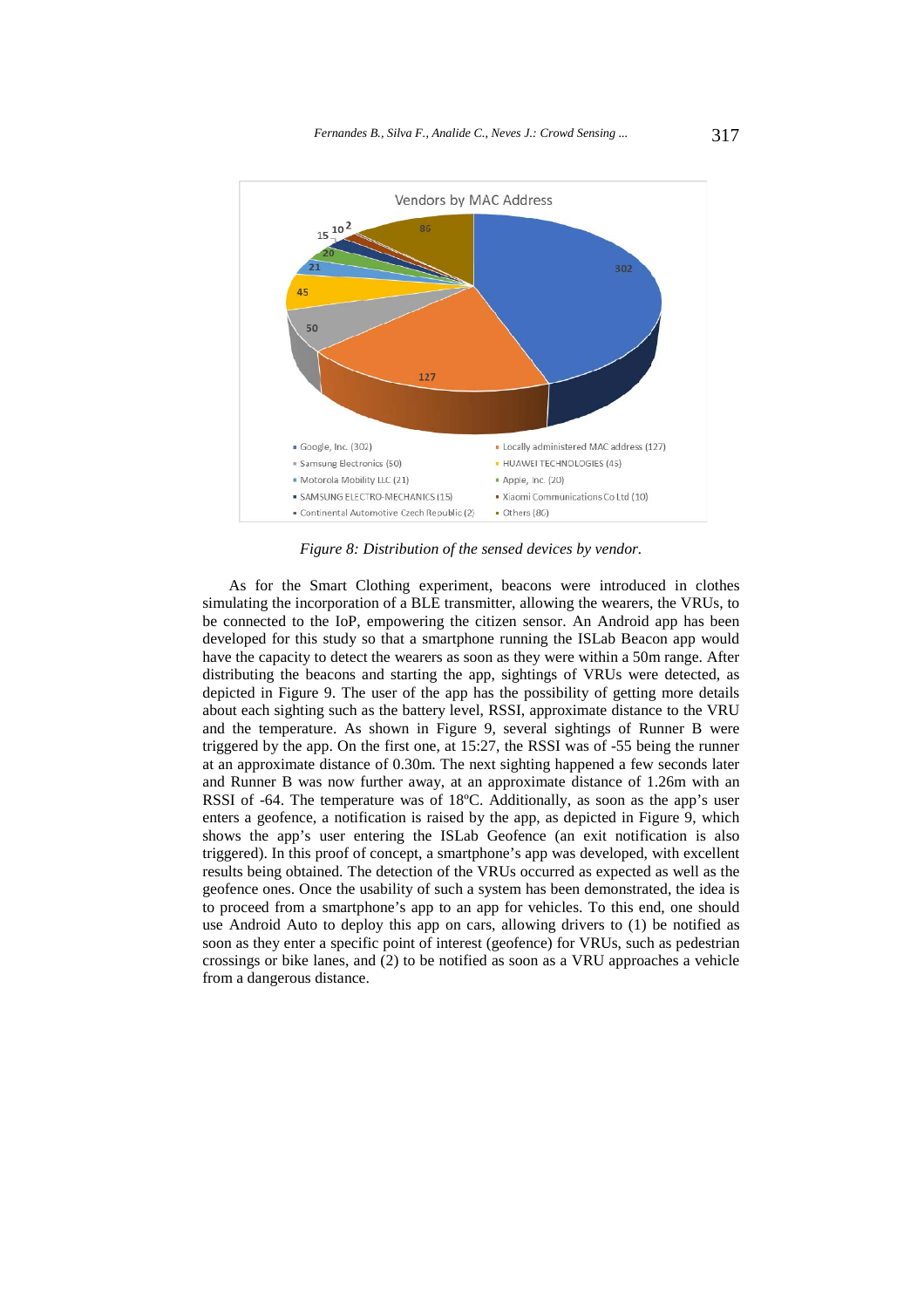

*Figure 9: Android's ISLab Beacon app. From the left to the right: (1) app's launcher icon; (2) scanning for nearby Smart Clothing; (3) details of two Runner B sightings.* 

## **5 Conclusions and Future Work**

Smart Cities are the future, but also the present. The aim of this work was therefore to provide a proof of concept for Crowd Sensing and Smart Clothing, evaluating its feasibility and practical potential for any city that wants to cross borders and become smart. The achieved results exceeded expectations. The Smart Scanner was able to sense 98 percent of the crowd and provide relevant insights on important points of interest for VRUs, such as bike lanes and pedestrian crossings. In addition, respecting budgetary limits imposed on any public and private organization, this was achieved using a 2.4€ board, which as capable of covering more than 2200 square meters. In addition, all produced software was released as open source, advocating for transparency and reliability. Out of road safety's scope, the developed Smart Scanner for crowd sensing can be used in many domains, allowing a city to improve crowd control at big events, improve urban planning or assemble relevant insights on how visited a specific place is, among others. In turn, the Smart Clothing study aimed to strengthen the citizen sensor, the IoP and Smart Cities. Mainly thinking on pedestrians, runners and cyclists, the idea was to understand how a sweater, equipped with a BLE transmitter, makes these VRUs visible on the road. Excellent results were achieved with the smartphone's app in terms of VRUs and geofence sightings, allowing one to understand the presence of VRUs and the approximate distance to each other. Future work on the Smart Scanner will be to leverage the ability to simultaneously act as an AP and as a station, to create a mesh of smart scanners with increased sensing capacity. More goals are to use RSSI measures to estimate the distance to points of interest and to apply the conceived system in different areas. In addition, it is our intention to apply Machine Learning algorithms to the extracted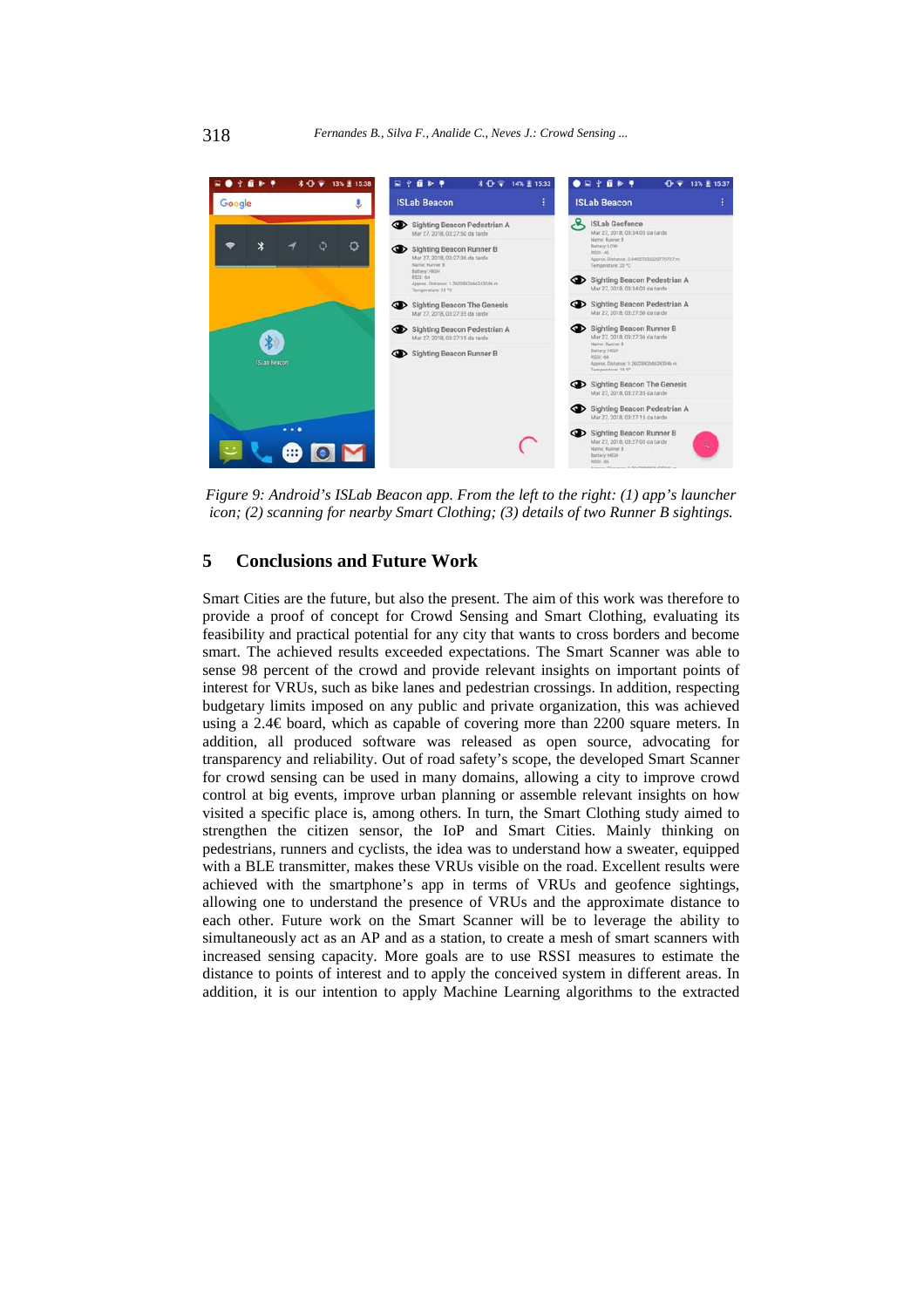data in order to collect relevant knowledge and information. The ISLab Beacon app will in turn converge into an Android Auto app in order to evaluate its behaviour within a vehicle.

#### **Acknowledgements**

This work has been supported by COMPETE: POCI-01-0145-FEDER-007043 and FCT – *Fundação para a Ciência e Tecnologia* within the Project Scope: UID/CEC/00319/2013, being partially supported by a Portuguese doctoral grant, SFRH/BD/130125/2017, issued by FCT in Portugal.

## **References**

[Anaya 14] Anaya, J., Merdrignac, P., Shagdar, O., Nashashibi, F., Naranjo, J.: Vehicle to pedestrian communications for protection of vulnerable road users, In IEEE Intelligent Vehicles Symposium Proceedings, (2014) pp. 1037–1042.

[Anaya 15] Anaya, J., Talavera, E., Gimenez, D., Gomez, N., Jimenez, F., Naranjo, J.: Vulnerable Road Users Detection Using V2X Communications, In IEEE 18th International Conference on Intelligent Transportation Systems, (2015) pp. 107–112.

[Artrac 14] ARTRAC Consortium: Advanced Radar Tracking and Classification for Enhanced Road Safety, (2014) [Online], Available from:

http://artrac.tutech.de/index.php/page/ARTRAC-2011-01-10.html.

[Barba 12] Barba, C., Mateos, M., Soto, P., Mezher, A., Igartua, M.: Smart city for VANETs using warning messages, traffic statistics and intelligent traffic lights, in Intelligent Vehicles Symposium (IV), (2012) pp. 902–907.

[Byte 14] BYTE Consortium: BYTE Big Data Community, (2014) [Online], Available from: http://new.byte-project.eu/byte-community/.

[CEP 10] Council of the European Parliament: DIRECTIVE 2010/40/EU OF THE EUROPEAN PARLIAMENT AND OF THE COUNCIL of 7 July 2010 on the framework for the deployment of Intelligent Transport Systems in the field of road transport and for interfaces with other modes of transport, Off. J. Eur. Union, vol. 8 (2010), pp. 296–308.

[Cho 14] Cho, W.: Safety enhancement service for vulnerable users using P2V communications, In International Conference on Connected Vehicles and Expo (ICCVE), (2014) pp. 1002–1003.

[Depatla 17] Depatla, S., Mostofi, Y.: Crowd Counting Through Walls Using WiFi, In ArXiv e-prints, (2017) pp. 10 pages.

[Duenkler 13] Duenkler, R.: Security for vulnerable road users through Ko-TAG, (2013) [Online], Available from: https://www.iis.fraunhofer.de/en/ff/lv/lok/proj/kotag.html.

[Fernandes 17a] Fernandes, B., Neves, J., Analide, C.: Road Safety and Vulnerable Road Users – Internet of People Insights, In Proceedings of the 6th International Conference on Smart Cities and Green ICT Systems, vol. 1 (2017), pp. 311–316, Scitepress.

[Fernandes 17b] Fernandes, B., Neves, J., Analide, C.: Envisaging the Internet of People – An Approach to the Vulnerable Road Users Problem, In De Paz J., Julián V., Villarrubia G., Marreiros G., Novais P. (eds.) Ambient Intelligence – Software and Applications – 8th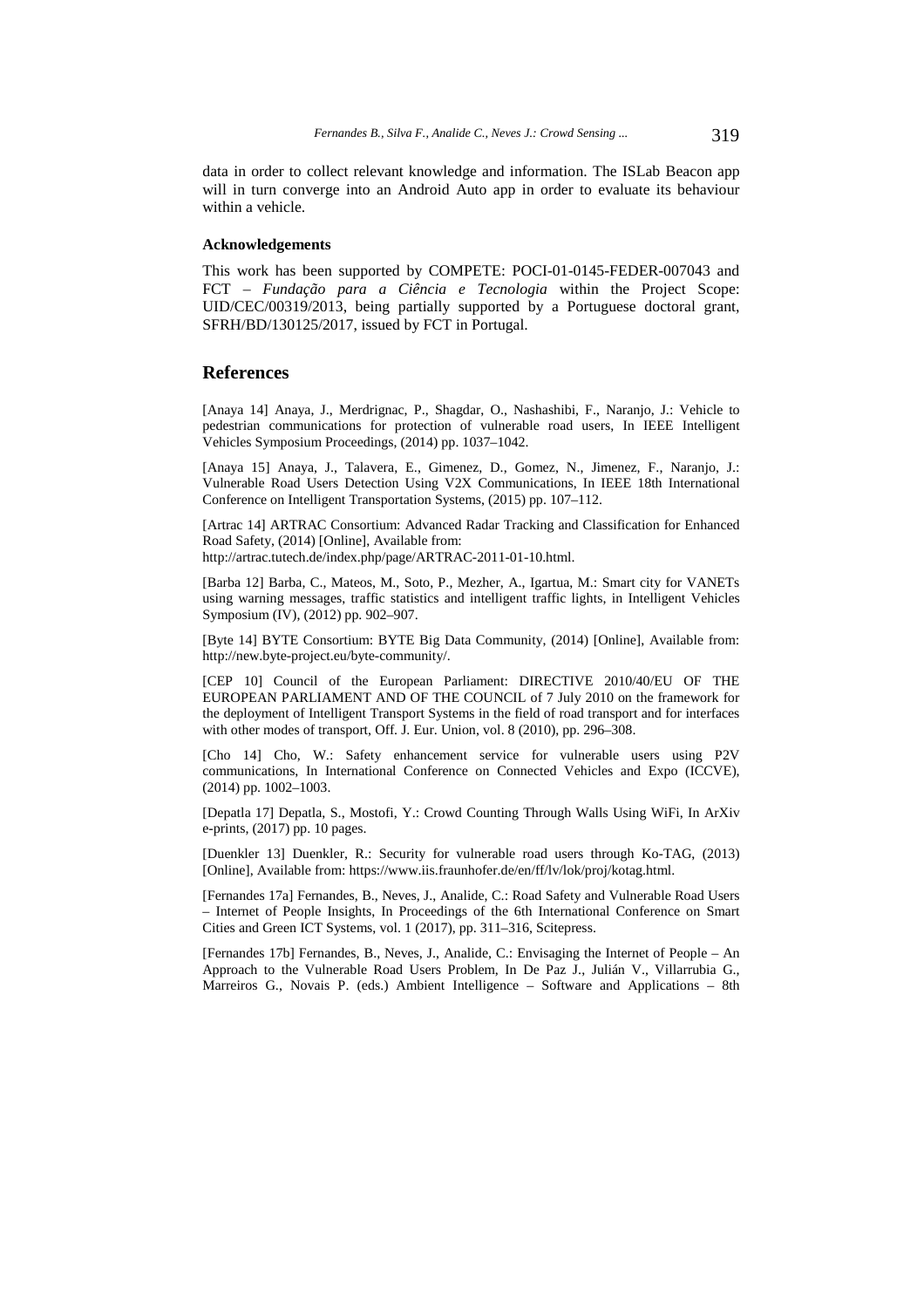International Symposium on Ambient Intelligence (ISAmI 2017), Advances in Intelligent Systems and Computing, vol. 615 (2017), pp. 104–111.

[Fernandes 18] Fernandes, B., Neves, J., Analide, C.: Road Safety and Vulnerable Road Users - A Review, (2018) To Be Published.

[Fernandez 17] Fernández-Ares, A., Mora, A., Arenas, M., García-Sanchez, P., Romero, G., Rivas, V., Castillo, P., Merelo, J.: Studying real traffic and mobility scenarios for a Smart City using a new monitoring and tracking system, In Future Generation Computer Systems, vol. 76 (2017), pp. 163-179.

[Hights 15] HIGHTS Consortium: HIGHTS, Horizon 2020 European Union Project, (2015) [Online], Available from: http://hights.eu/.

[Khekare 13] Khekare, G., Sakhare, A.: A smart city framework for intelligent traffic system using VANET, In International Multi-Conference on Automation, Computing, Communication, Control and Compressed Sensing (iMac4s), (2013) pp. 302–305.

[Liebner 13] Liebner, M., Klanner, F., Stiller, C.: Active safety for vulnerable road users based on smartphone position data, In IEEE Intelligent Vehicles Symposium (IV), (2013) pp. 256– 261.

[Liu 10] Liu, N., Liu, M., Cao, J., Chen, G., Lou, W.: When Transportation Meets Communication: V2P over VANETs, In IEEE 30th International Conference on Distributed Computing Systems (ICDCS), (2010) pp. 567–576.

[Maven 16] MAVEN Consortium: Managing Automated Vehicles Enhances Network, (2016) [Online], Available from: http://www.maven-its.eu/.

[Milanes 12] Milanes, V., Villagra, J., Godoy, J., Simo, J., Perez, J., Onieva, E.: An Intelligent V2I-Based Traffic Management System, in IEEE Transactions on Intelligent Transportation Systems, vol. 13 (2012), n. 1, pp. 49–58.

[Musa 12] Musa, A., Eriksson, J.: Tracking unmodified smartphones using wi-fi monitors, In Proceedings of the 10th ACM Conference on Embedded Network Sensor Systems (SenSys '12), (2012) pp. 281-294.

[Oliver 14] Oliver, N.: Big Data for Social Good: Opportunities and Challenges, (2014) [Online], Available from: https://www.telefonica.com/en/web/public-policy/blog/article/- /blogs/big-data-for-social-good-opportunities-and-challenges/.

[Oransirikul 14] Oransirikul, T., Nishide, R., Piumarta, I., Takada, H.: Measuring Bus Passenger Load by Monitoring Wi-Fi Transmissions from Mobile Devices, In Procedia Technology, vol. 18 (2014), pp. 120-125.

[Save 04] Save-U Consortium: The SAVE-U Project, (2004) [Online], Available from: http://www.save-u.org/.

[Schauer 14] Schauer, L., Werner, M., Marcus, P.: Estimating crowd densities and pedestrian flows using wi-fi and bluetooth, In Proceedings of the 11th International Conference on Mobile and Ubiquitous Systems: Computing, Networking and Services (MOBIQUITOUS '14), Brussels, (2014) pp. 171-177.

[Silva 13] Silva, F., Analide, C., Rosa, L., Felgueiras, G., Pimenta, C.: Ambient Sensorization for the Furtherance of Sustainability, In Ambient Intelligence - Software and Applications: 4th International Symposium on Ambient Intelligence, A. van Berlo, K. Hallenborg, J. M. C. Rodríguez, D. I. Tapia, and P. Novais, Eds. Heidelberg: Springer International Publishing, (2013) pp. 179–186.